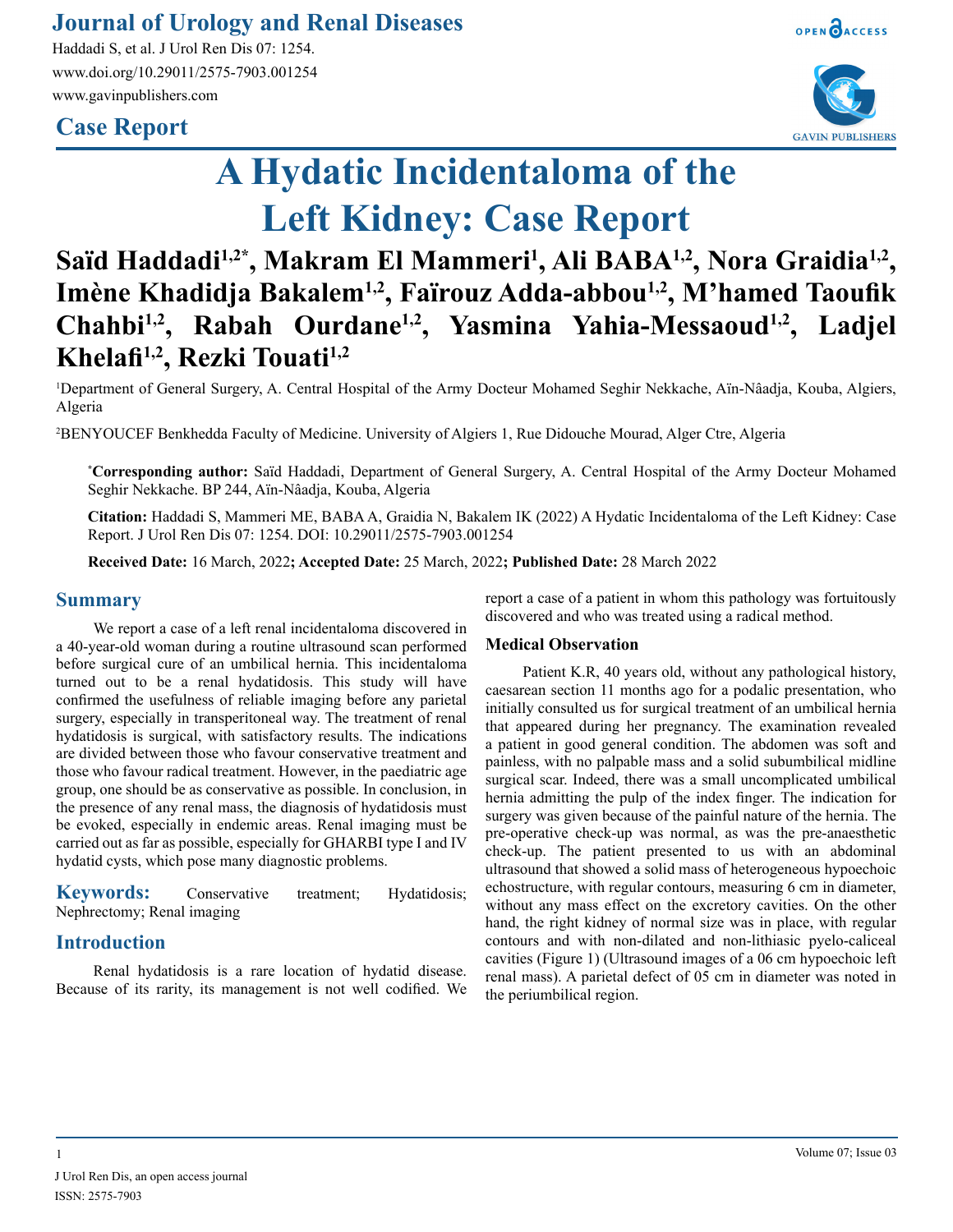

Figure 1: Ultrasonography of renal hydatic cyst.

In order to better approximate the exact nature of this left renal mass, an uro-scanner was performed which revealed an upper polar left renal mass of spontaneous tissue density, finely calcified in places in the periphery, not enhancing after injection of contrast medium, well limited and measuring: 69x42x40 mm. There is an absence of intra-tumour fat. The mass is in contact with the lower splenic pole superiorly and the posterior abdominal wall posteriorly, with disappearance of the fatty separation line in places. There is also an absence of bony changes adjacent to the mass. There is no imprint on the pyelo-caliceal cavities or signs of infiltration. The iliac, coeliomesenteric, retroperitoneal and left renal hilar lymph nodes are free. There is no thrombosis of the renal veins and the inferior vena cava. A simple left renal cyst was also noted. The right kidney was completely normal, as well as both ureters and the bladder (Figures 2) (CT images of the left RHC). In conclusion, the radiologist made a diagnosis of a hemorrhagic and remodeled left renal cyst. The patient initially refused any surgical intervention affecting the integrity of her kidney, as she simply wanted to be operated on for an umbilical hernia. And in front of our insistence on the interest of the surgical exploration for fear of leaving a malignant tumour in place, and after her informed consent, we carried the operative indication as well for the umbilical hernia as for the renal mass.



**Figure 2:** Computed tomography (coronal and transversal slides) of renal hydatic cyst.

The surgery was performed under general anaesthesia with the patient in the supine position. A median xypho-subumbilical coeliotomy was chosen. An epiploic incarceration found at the level of the umbilical hernia was freed. And in view of the smallness of the parietal defect (infra-centrimetric). which was far from corresponding to the ultrasound findings, a simple aponeurotic raphia with non- resorbable thread was performed. Next, the left colonic angle and the descending colon were freed in order to approach the left renal compartment.

Once the GEROTA fascia was opened, the renal pedicle was dissected and the renal vein was placed on a lake. An attempt was made to dissect the left renal artery before any mobilization of the left kidney, but a posterior collateral of the renal vein was injured,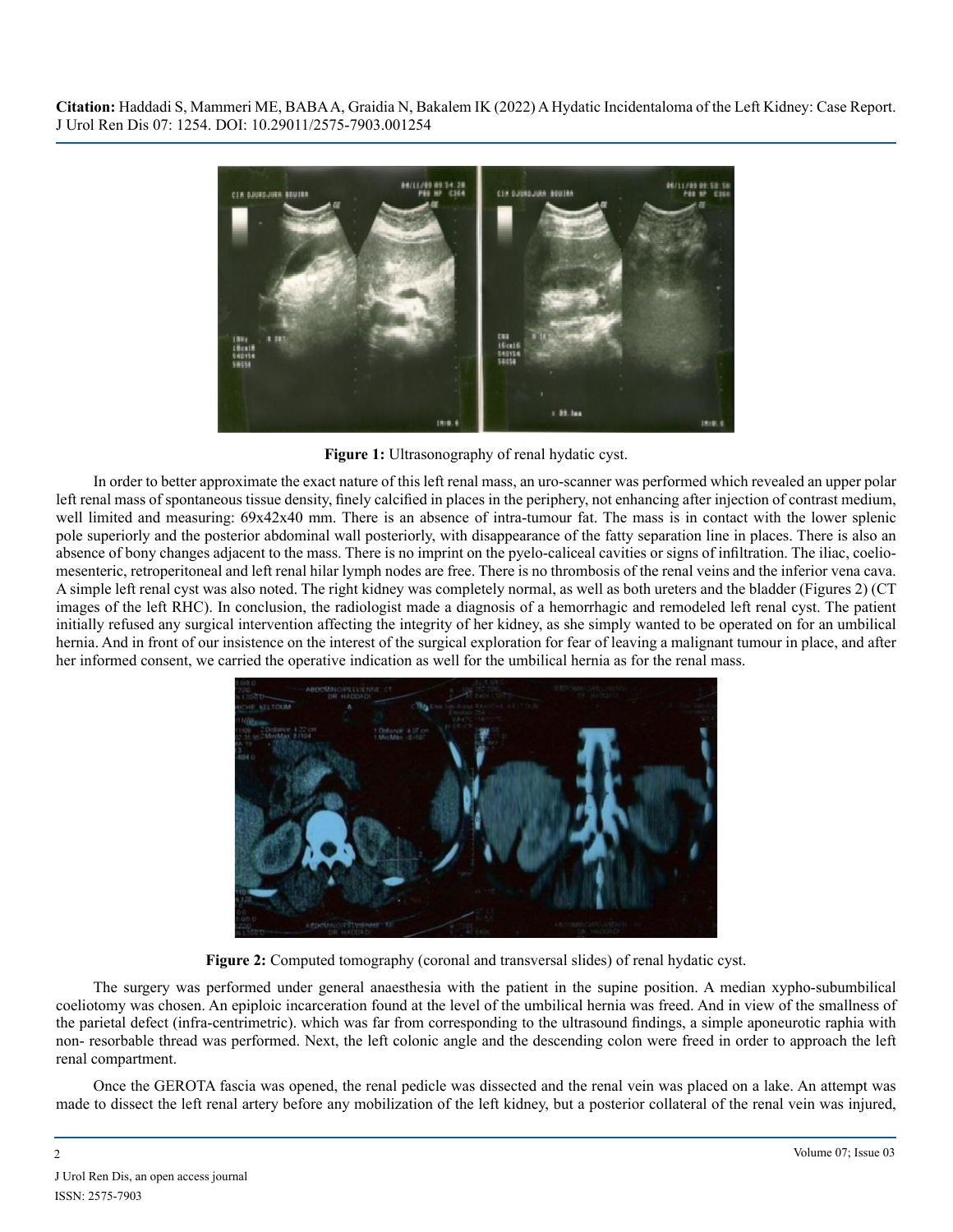forcing us to perform a left nephrectomy of necessity, after failing haemostasis. Intraoperatively, the left upper polar renal mass was well limited, with a millimetric orifice through which liquefied pus was escaping, an aspect that initially suggested a tubercular etiology.

Once haemostasis was assured, a plane-by-plane closure was performed on a tubular drain slid into the left renal space. The postoperative course was simple, and the patient was discharged on the fourth day after the operation with a normal clinical examination and above all normal renal function. She was then referred to the nephrology consultation. Anatomical pathological examination revealed a unilateral nephrectomy specimen measuring 13x9x2 cm, surmounted by an encapsulated and cystic nodular lesion measuring 8x5 cm with a haemorrhagic surface. The opening of the lesion revealed a multilocular appearance filled with yellowish granular material.

Histology confirmed the diagnosis, finding a cystic wall composed of two layers: an inner cellular layer corresponding to the proligeral layer containing daughter vesicles and a denser, lamellar and anhistic outer layer corresponding to the cuticle. This cystic wall is the site of necrotic, fibro-hyaline and inflammatory changes. The renal parenchyma is the site of moderate interstitial nephritis with vascular congestion. All of these lesional aspects are compatible with a hydatid cyst of the kidney.

#### **Discussion**

Renal hydatidosis is a rare location of visceral hydatidosis, accounting for 2-4% of all locations, and in order of frequency would come in  $3<sup>rd</sup>$  position after liver and lung locations [1]. The kidney is the most common location for hydatidosis of the urogenital tract [2]. Renal Hydatid Cyst (RHC) is often unilateral, preferably single and polar, but it can be multiple and even bilateral [3]. It is most often found on the left, although it is not known why [4]. Renal infestation occurs most often by the haematogenous route, or by the lymphatic route after the hexacanth embryo has passed through the liver and lung filters and into the systemic circulation [5]. Rarely, renal involvement is thought to occur as a result of contiguity [6]. Due to its retroperitoneal location and slow growth, RHC is characterized by its long clinical latency until it reaches large volumes or until the kidney is completely destroyed.

There are generally three circumstances of discovery

- An incidental finding in  $3-10\%$  of cases [7,8], as described in our case.
- After specific symptoms (such as hydaturia, which is only encountered in 20% of cases), or non-specific symptoms

(haematuria, hypertension due to hilar compression of the renal artery, which is reversible after removal of the cyst, or even a flank mass syndrome) [9-11].

- Or as a result of complications which are dominated by rupture and superinfection [12]. There are three possible outcomes of a RHC rupture:
- a. Or it is contained, in which case there is a simple cleavage between the endocyst and the perikyst;
- b. Either it is a communicating rupture with the urinary excretory tract at the origin of the hydaturia, or in the digestive tract;
- c. Or the rupture directed into a virtual cavity, such as the pleural or pericardial envelope.

Biologically, hypereosinophilia is present in more than 50% of cases, but is inconsistent and non-specific [1]. Immunological tests (immunoelectrophoresis, indirect immunofluorescence and Elisa) are positive in 70-80% of cases [3] and can help in the diagnosis pre-operatively. In our case, the eosinophil count was normal, which did not help us in our diagnosis. Since the diagnosis of renal hydatidosis was not evoked on imaging in our patient, we did not use hydatid serology. Radiological examinations help to orientate the diagnosis and provide presumptive arguments. A positive hydatid serology correlated with suggestive imaging is of great help to the practitioner in pre-operation.

Standard radiographs sometimes show fine, arciform calcifications molding the cystic cavity, which are more characteristic than heterogeneous calcifications. In the case of a large cyst, there may be an effacement of the external border of the psoas [5]. Intravenous urography is not useful in the diagnosis of the aetiology, but it proves that the lesion belongs to the kidney, assesses the impact on the upper tract, and determines the condition of the contralateral kidney. Opacification of the cystic cavity would be pathognomonic by showing, for example, a multilocular "bead bag" structure in relation to the presence of daughter vesicles [2,13].

The contribution of ultrasound is not negligible, its reliability is estimated at 80% [14]. It allows the size of the cyst and its topography to be determined. It also specifies its type according to the GHARBI classification (see Table 1), and looks for other locations. Ultrasound has its limitations, however: in type I it is often confused with a simple serous cyst (hence the interest of hydatid serology in this case), and in type IV it is often mistaken for necrotic tumors [15]. Ultrasound provides additional diagnostic support in pseudotumoral RHC showing the absence of intra- and peri-lesional flow [5].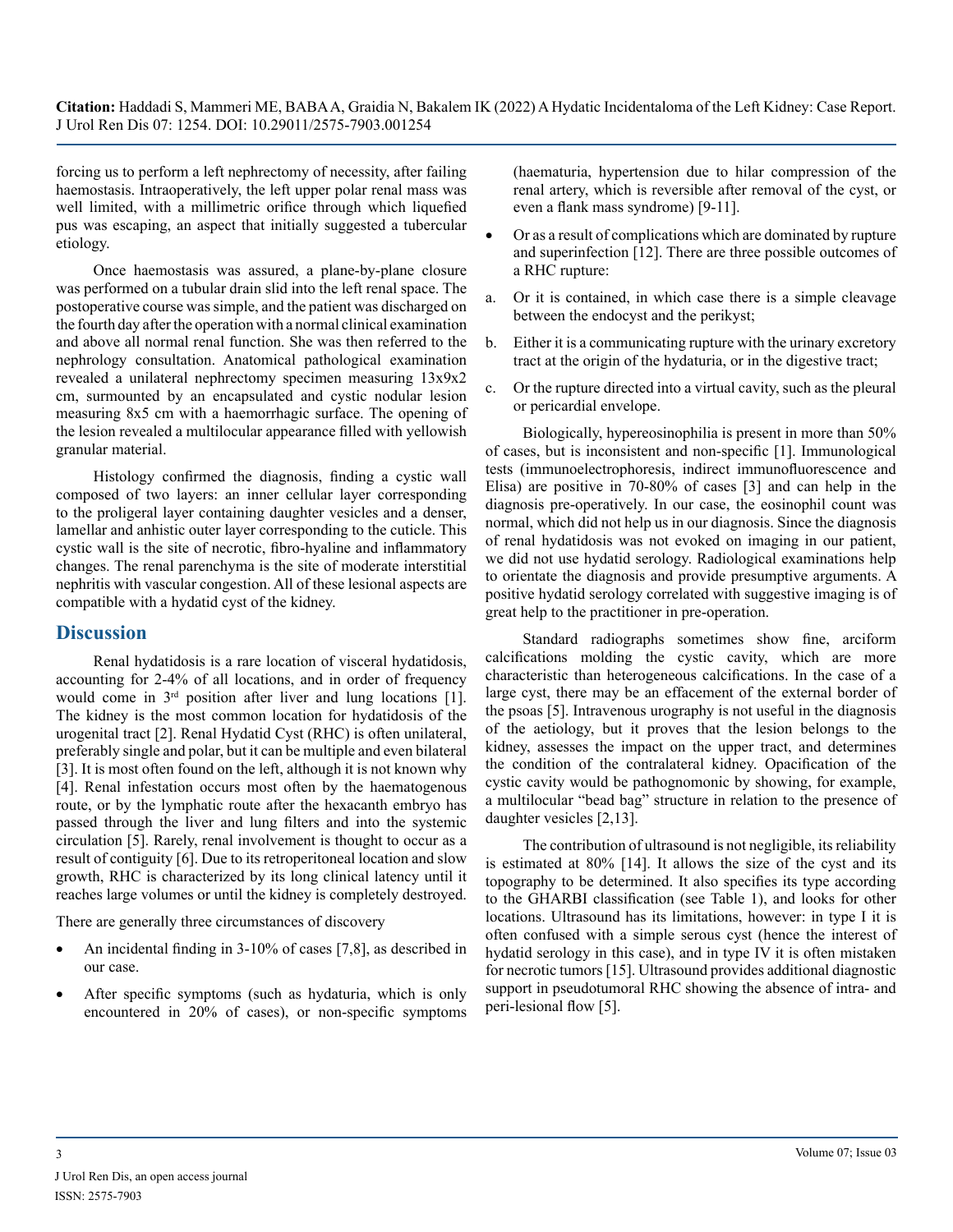| <b>TYPE</b> | <b>IMAGE</b>                                                                             | DIFFERENTIAL DIAGNOSIS                                   |
|-------------|------------------------------------------------------------------------------------------|----------------------------------------------------------|
|             | Fluid collection                                                                         | Serous cyst (serology $++$ )                             |
|             | Rounded or oval anechoic image with posterior echo<br>enhancement, with sharp boundaries |                                                          |
| П           | Fluid collection with split walls (floating membrane)                                    | Pathognomonic+++.                                        |
|             | Sharp contours                                                                           |                                                          |
| ΠI          | Honeycombed image (daughter vesicles)                                                    | Pathognomonic+++.                                        |
| IV          | Heterogeneous echostructure Irregular boundaries                                         |                                                          |
|             | Thin wall                                                                                | Complicated serous cyst Kidney abscess, necrotic tumour  |
|             | Thick wall                                                                               | Old haematoma, abscess, renal tuberculosis, necrotic and |
|             | Thick, calcified wall                                                                    | calcified tumour                                         |
| V           | Dense walls                                                                              | Old haematoma, old tuberculosis                          |
|             | Arciform line with posterior shadow cone Calcified cyst                                  |                                                          |

**Table 1:** Sonographic aspects of renal hydatidosis and differential diagnoses according to the Gharbi classification.

CT is also of great help; it rules out the diagnosis of simple renal cysts and necrotic tumors, but does not always rule out cystic metastasis, renal abscesses or certain cystic tumors [16]. It also estimates the remaining healthy parenchyma for possible conservative surgery [13,14]. On CT, the RHC presents as a liquid mass, homogeneous or heterogeneous, whose attenuation coefficient is not modified after injection of contrast medium; enhancement is only observed in case of communication with the renal excretory tract, and then only late [3]. In our patient, the CT scan was rather confusing, as not only did it not allow us to approach the diagnosis, but the radiologist advised us to perform surgical biopsies on the mass, which would certainly have favored the dissemination of the disease and would have further complicated the therapeutic management. Furthermore, the quality of the remaining parenchyma in the kidney where the cyst was located was not specified at all, although this parenchyma had lesions of moderate nephritis.

MRI is only used if there is a problem of differential diagnosis with a serous cyst or renal cancer that is not resolved by ultrasound-CT. On MRI, the RHC appears hyperintense on T2-weighted sequences with a peripheral halo of hyposignal corresponding to the pericyst. The internal architecture is identical to that found on CT [14,17]. MRI and echocardiography should have been requested in our case, but as these examinations are not common practice at our level, we decided to rely on the intraoperative findings and on the histological study which alone will provide diagnostic certainty.

If left untreated, the RHC increases in size and may rupture into the excretory tract with a near-constant risk of superinfection. The cyst can destroy the kidney either by compression of the parenchyma or by obstruction of the excretory tract. Exceptionally, the evolution is towards calcification [18]. The truly curative treatment for RHC is surgical. The most logical approach seems to be lumbotomy, which limits peritoneal contamination by possible daughter vesicles. But other incisions can be used (median, Baraya, subcostal) in case of a large cyst with anterior development or in case of association with another peritoneal location, or in case of diagnostic doubt with renal cancer. The laparoscopic route is beginning to be used by certain teams, and its results seem promising. There are various controversies between the proponents of conservative treatment (morbidity, recurrence) and radical treatment (benignity of the condition). In children, conservative treatment should be favored. Thus partial pericystectomy or resection of the protruding dome of the cyst is the procedure most frequently performed in the largest series, in view of its very good results [4].

Padding of the residual cavity, or filling it with Gerota's fascia fat, to avoid dead spaces and thus limit the risk of infection is recommended. Drainage with a Jost-Redon type suction drain, left in contact with the residual cavity, is strongly recommended. Partial nephrectomy, which is difficult to perform, seems to most authors to be unjustified, as it removes healthy nephrons and may even lead to dissemination of the disease [1,4]. However, conservative surgery can lead to complications. Cysto-urinary